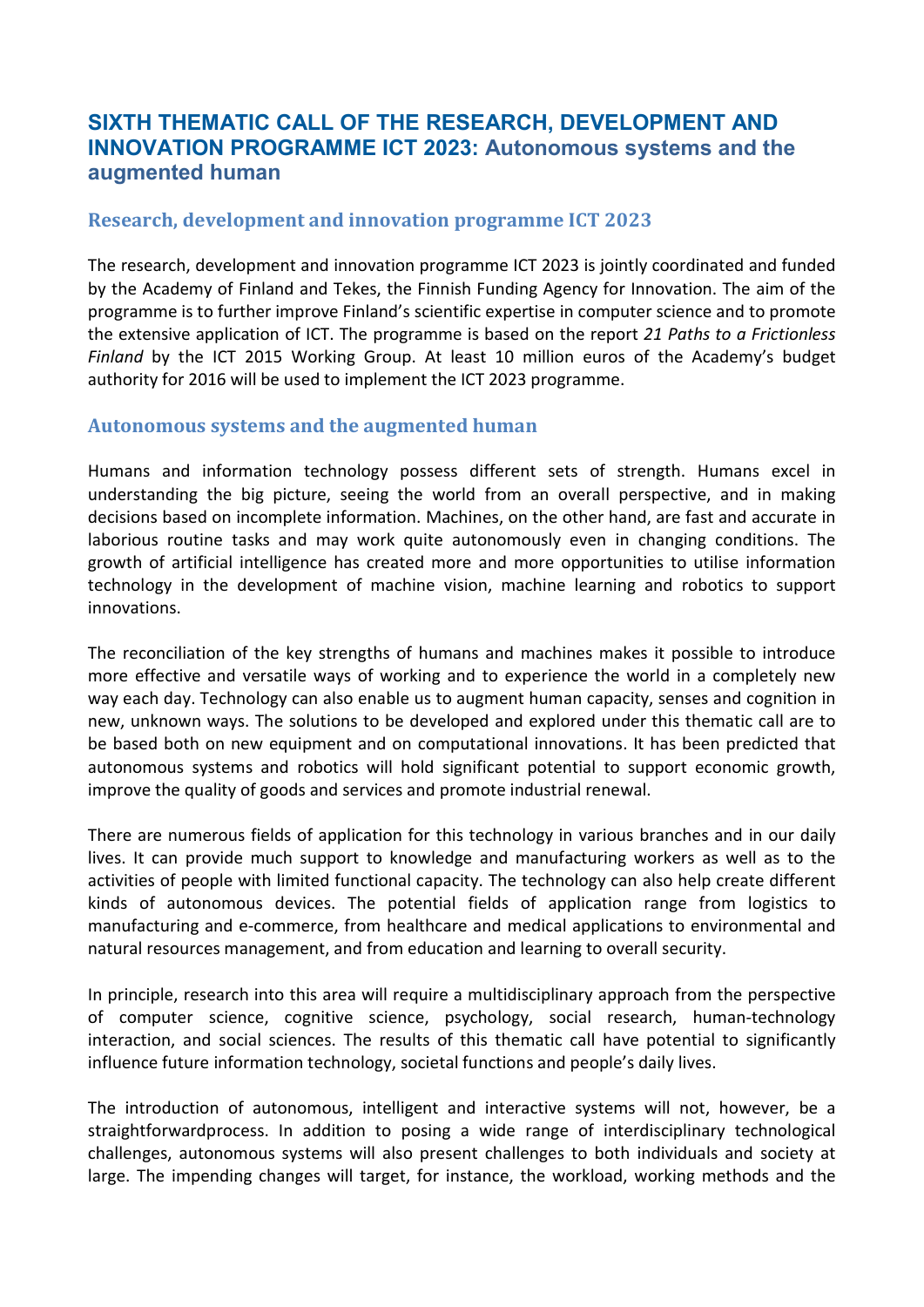redistribution of work. This is why there are key research questions unanswered in several scientific disciplines, from engineering to the social sciences.

## Thematic areas

The call includes the following key thematic areas:

- The function of autonomous systems in changing and challenging conditions (e.g. on the ground, in the air, in water, in space or inside the human body)
- Observation and interpretation of information in the surroundings
- Development and application of artificial intelligence for autonomous systems and to augment human capabilities
- Robot-human cooperation and interaction, including safety and security perspectives
- User interfaces and user experience in new ways of working and in systems that promote wellbeing
- Using technology to augment human functional capacity, senses and cognition
- Ethical, judicial and societal perspectives in relation to the above themes.

Development of individual components and implementation technology (e.g. sensors) is not included in the themes of this call.

#### Review of applications

The applications will be reviewed and the decisions will be made following the Academy of Finland's general review criteria. In addition, special attention will be paid to the following issues:

- international engagement
	- attracting young, talented researchers from abroad to Finland or hiring researchers who have recently come to Finland to work in the project
	- research visits by Finnish researchers to leading-edge foreign universities and research institutes
- business collaboration
	- cooperation between universities, research institutes and business companies
	- problem-setting in research
	- application potential of results
- intersectoral mobility of leading-edge researchers
	- mobility from universities to business companies
	- mobility from business companies to universities
- use of universities' and research institutes' own resources to carry out research
	- use of resources of the site of research and the partners
	- level of commitment and funding contribution by the site of research.

The applications will be reviewed by an international expert panel. The reviewers will use the Academy's review form for Academy Programmes.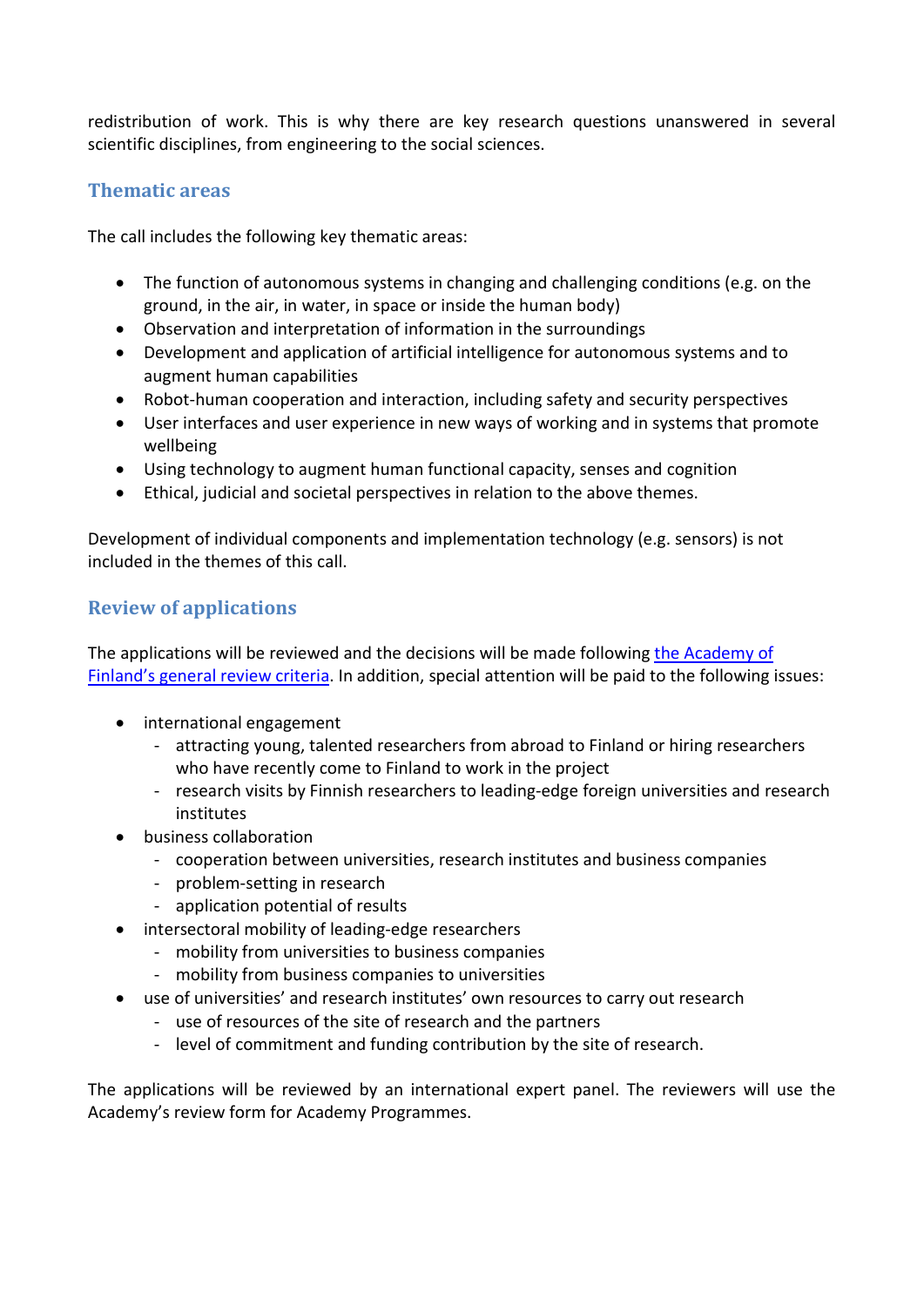The threshold rating for Item 1.1 (Project's relevance to the programme) is 4 on a scale from 1 to 6. If an application fails to meet this requirement, the review will be discontinued and the applicant will only receive feedback on Item 1.1.

If an application does not receive at least rating 4 for Item 1.2 (Scientific quality and innovativeness of research plan), the review will be discontinued and the applicant will only receive feedback on Items 1.1 and 1.2.

This call is a single-stage call. The non-negotiable deadline is 27 April 2016 at 16.15. Applicants may be invited for interviews during the review process.

The funding is granted for two years. Applicants may choose the start date of the two-year project to be either 1 September 2016 or 1 January 2017. In choosing the start date, applicants should take into account that the funding decisions will be made in summer 2016.

# Consortium applications

If the applicant is a consortium, see detailed guidelines on our website under Guidelines for consortium application. Please note that consortium PIs can submit the consortium application only after all consortium subprojects have completed their applications. The non-negotiable call deadline also applies to consortia. Consortium compositions cannot be changed after the deadline has expired. The Academy of Finland only funds research organisations. If the consortium includes business companies, see the specific guidelines below.

## Intersectoral consortia

Applicants must clearly indicate in their research plan if the consortium involves parties applying for funding from both the Academy of Finland and Tekes. In addition, the application must include a collaboration plan as a separate appendix.

Collaboration plan (no more than three pages):

- List all parties and specify which parties are applying for Academy funding and which for Tekes funding.
- Describe the collaboration and management included in the project.
- Describe the management and research duties within the project.
- Describe the mechanisms by which the project will integrate all participating organisations and individual researchers.
- Describe, if relevant, the implementation of intersectoral researcher exchange.
- Define each PI's required input to the project, and justify why each research team's expertise is necessary in order to achieve the project's objectives.
- Describe the complementary roles of the companies in the consortium, and explain which research results can be jointly utilised by the companies.
- Describe the application potential of the results.
- Make sure that the collaboration plan's length and details are proportional to the size of the project. The plan should be extensive enough to ensure that the project parties will work together as one whole.